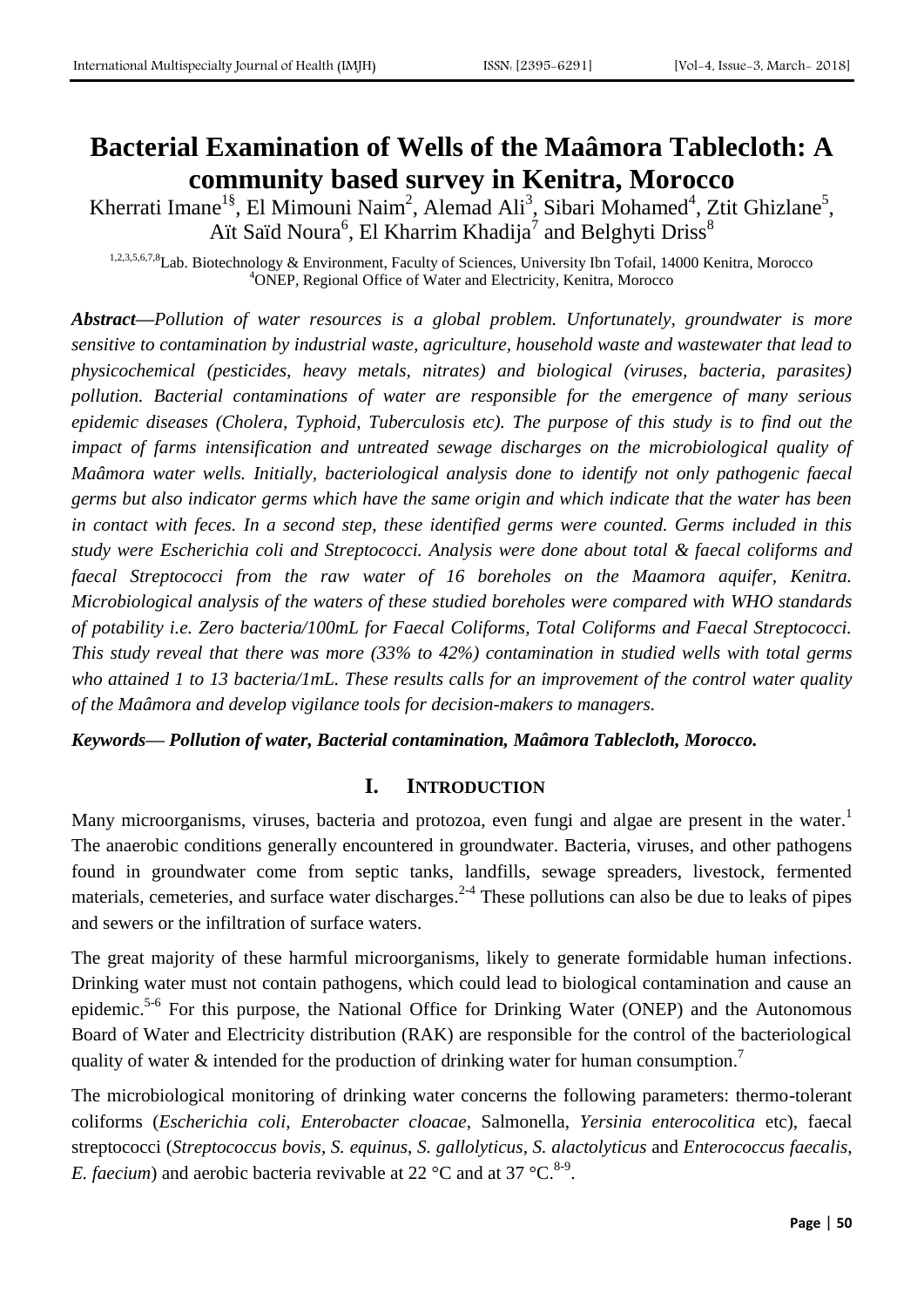The bacteriological analysis makes it possible to identify and to count the germs indicating the presence of pathogenic fecal germs. They indicate that the water has been in contact with feces. In this study *Escherichia coli,* and *Fecal Streptococii* were taken into account.

### **II. METHODOLOGY**

A community based observational study was conducted by examination of 32 water samples of 16 wells selected from the set of wells of Maamora plateau of Moracco.

The Gharb plain corresponds to a large basin located in the downstream part of the Sebou basin. 80% of which is at an altitude of less than 20 m. It covers an area of about  $4000 \text{ km}^2$  and is limited to the North and East by the rif wrinkles, to the West by the Atlantic Ocean, to the South by the region of Zemmour. The Maâmora plateau, which is part of the entire Sebou basin, with an area of 1890  $km^2$  is bounded in the south by the Meseta massif, in the north by the Gharb basin. The topography of the region is a succession of hills and valleys elongated parallel to the shore, the altitude is relatively low and does not exceed 250 m.

The Maamora tablecloth (Figure 1) can be subdivided into two slices. A slice with depths between 0 and 40 m which represents the vast majority of the water table. It corresponds to areas very easily accessible to exploitation. These areas are located mainly in the center, east and north of Maâmora at the level of the loading line of the water table. It is the same in the coastal zone, in the interdunal spaces and finally in the valleys of the river. These areas are interesting because they allow easy exploitation of the aquifer & they are nonetheless vulnerable areas. Current farms and fields are in fact largely in these areas. By way of example, mention may be made of the Taicha zone. The other section, where the depth of the aquifer is greater than 40 m, is generally in the southwestern part of the Maâmora where there is a protuberance with depths up to 100 m.

### **2.1 Method for sampling**

Ensure that the container used once clogged should not open to ensure total protection against any contamination. For the purpose 500 ml, preferably borosilicate, glass bottles with emery clogging are used. Before use, these vials have been thoroughly washed and rinsed as there should be no trace of any detergent or antiseptic. They are then dried and then corked with cotton. It is recommended to affix a label allowing the identification of the sample to be entered later. The emery plug, intended for closure after sampling, is washed, rinsed, dried and then wrapped separately in a piece of filter paper. Add 1 ml of N/50 solution of sodium hyposulphite per liter of vial volume to the vials for the collection of water treated with chlorine or its derivatives. It is advantageous, for the convenience of subsequent manipulations, to use flat caps. The packaged cap and vial are then wrapped in filter paper and sterilized or autoclaved at 120 °C for 15 minutes.

### **2.2 Sampling of well pumps**

Before proceeding with the actual sampling, following steps should be carried out to ensure sterility:-

- 1. Wash your hands and forearms very thoroughly, rinse with alcohol, allow to dry;
- 2. Flame the pump for at least 1 minute using, for example, a portable butane gas torch;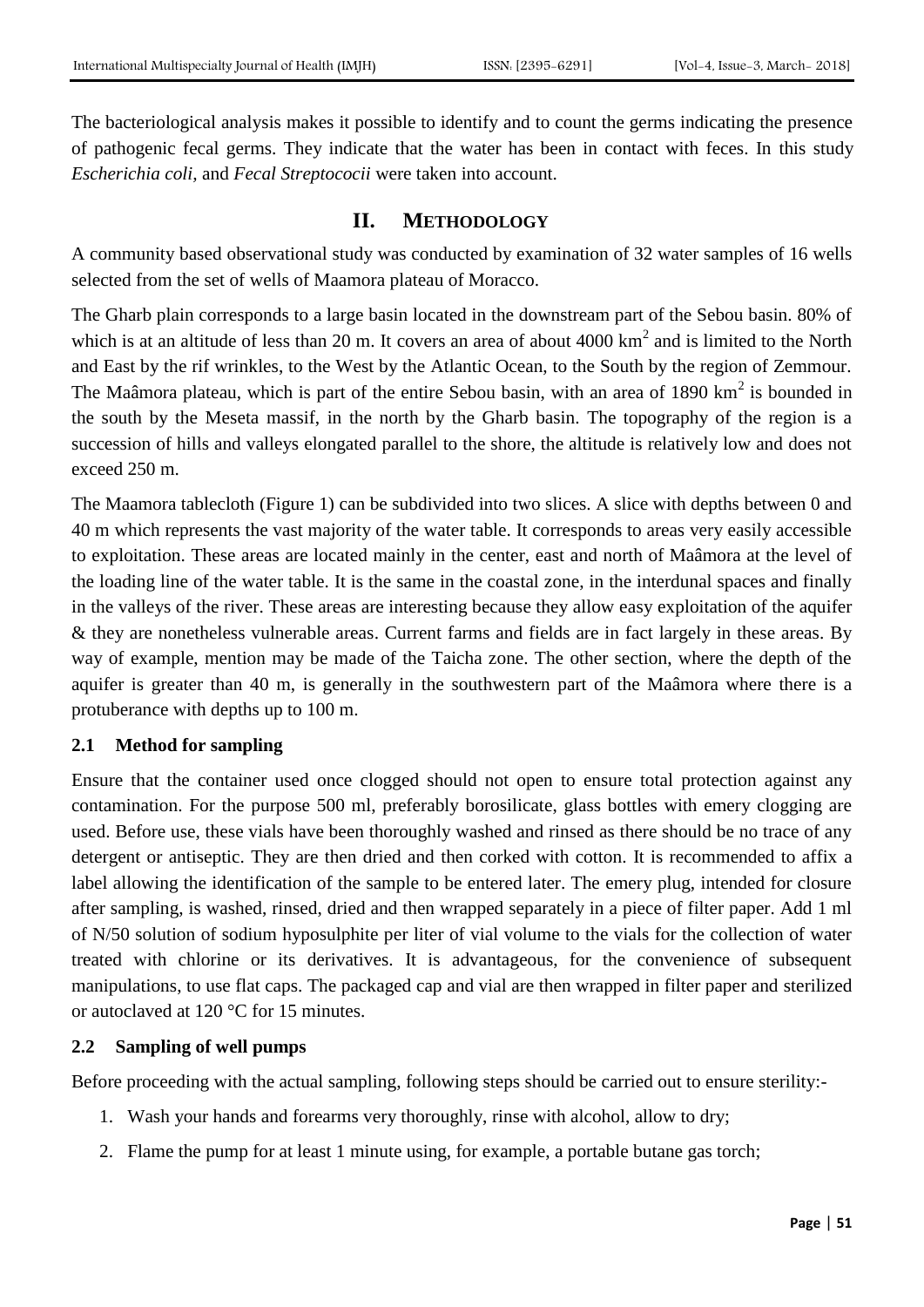3. Open the pump and let the water run for 3 to 5 minutes before taking the sample.

Once the sample has been collected, write on the label the indications necessary to identify the sample. Replace the bottle in its paper envelope, preferably protecting the cap and the neck. On an attached sheet, write down all the information you need to interpret the analysis. Introduce everything in a cooler. 10

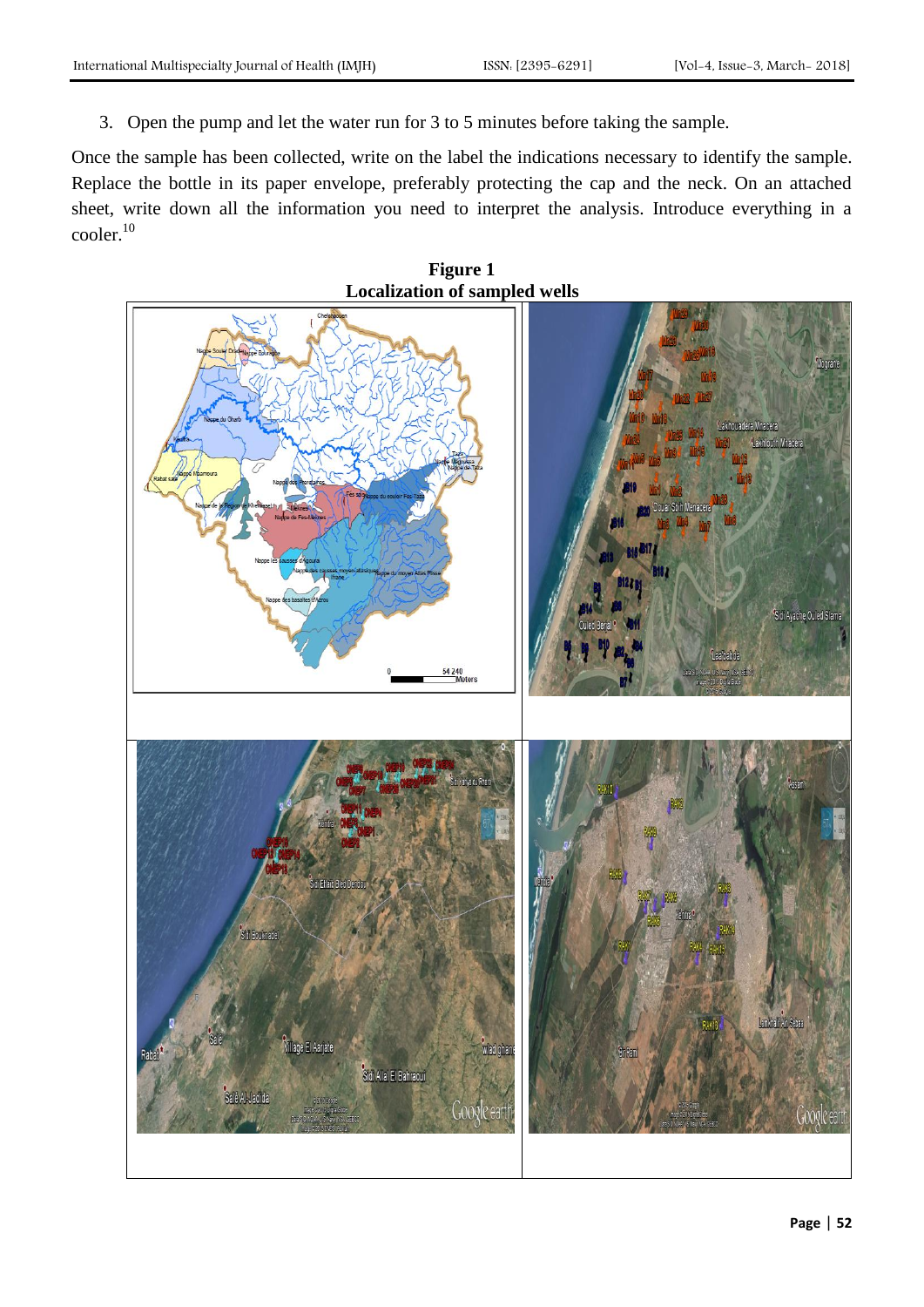## **2.3 Transport and conservation in laboratory**

The initial germ content of the water may be modified in the bottle after sampling also, so for this reason any analysis must be carried out as quickly as possible. Evolution is quite difficult to predict and depends on many factors: temperature, bacterial competition of species present, chemical composition of water.

Specimens for bacteriological analysis may be stored at a temperature between 0 and 4  $\degree$ C for a maximum of 8 hours for treated water and 18 hours for raw water.<sup>11</sup>

### **2.4 Method for enumeration of bacteria**

Concentration by filtration on membranes is the concentration technique most used in the microbiological laboratory. Most generally, filtration is carried out on cellulose ester membranes with a porosity of 0.22  $\mu$ m or 0.45  $\mu$ m, which can retain the bacteria.<sup>12-13</sup>

### **2.5 Coliform Count**

Filter membrane (MF) method consists of filtering a given volume of the sample onto a membrane of 0.45 μm porosity which is deposited on a selective medium before incubation. The filter membrane method comprises two tests: the presumptive test and the confirmatory test (Moroccan Standard 03-7-  $003$ ).<sup>14</sup>

#### **2.6 Presumptive test**

Dry in an oven at 37 °C the surface of medium Tertigitol-7, the Petri dish open, the middle down.

#### **Seeding:**

- The sterile filtration funnel is placed on the empty vial.
- The sterile filter membrane is placed aseptically on the porous disk at the base of the funnel.
- The assembly is tight and connected to a vacuum pump, a water pump or a simple hand pump.
- The sample is shaken vigorously 25 times and then 100 ml of the sample is filtered.
- The membrane is deposited on the tertigitol-7 medium with a flambé gripper captivating by its extreme edge, the surface that was in contact with the water upwards.
- No air bubbles should exist between the membrane and the culture medium.

**Incubation**: The Petri dishes are incubated in the inverted position:

- At 37 °C + 1 °C for 48 hours.
- At 44 °C + 0.5 °C for 48 hours.

#### **2.7 Reading the results**

In general, yellow or yellow-orange colonies with yellow halo are presumed coliforms. Some faecal Streptococci that develop into yellow yellow-halo colonies are easy to differentiate from those of coliforms because of their extreme small size.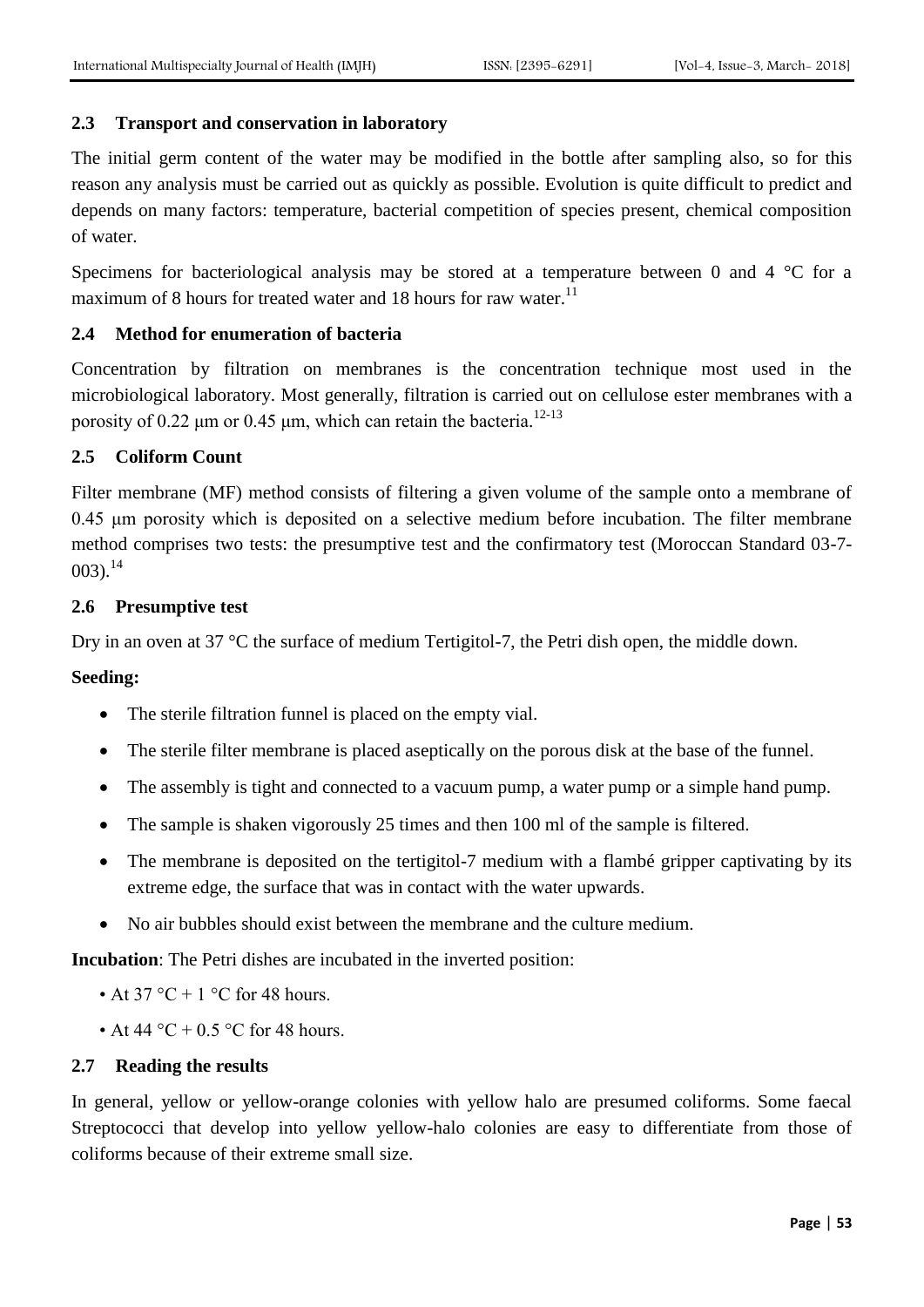## **2.8 Confirmatory test**

The coliforms colonies presumed on Tergitol-7 medium are confirmed by the absence of oxidase and possibly by the fermentation of lactose in bright green medium at 37 °C and gram negative staining.

**Isolation**: Bacterial colonies are often the result of developing aggregates of cells of different species or genus. The study of the characteristics of its colonies can be significant only if one carries out the test on pure cultures obtained after isolation, if necessary on medium EMB it is the case for the study of the oxidase and the coloration of gram.

### **Incubation**:

- At 37 °C + 1 °C for 48 hours.
- At 44 °C + 0.5 °C for 48 hours.

**Reading and results**: The bright green bile lactose broth tubes with bacterial growth, and a gaseous release of at least 1/10 of the volume of the gas bell are considered positive and taken into account for enumeration of coliforms.

## **2.9 Presumptive test for Streptococci count**

Dry in an oven at 37 °C the middle surface Slanetz and Bartley, the Petri dish open, the middle down.<sup>15</sup>

## **Seeding**:

- The sterile filtration funnel is placed on the empty vial.
- The sterile filter membrane is placed aseptically on the porous disk at the base of the funnel.
- The assembly is tight and connected to a vacuum pump, a water pump or a simple hand pump.
- The sample is shaken vigorously 25 times and then 100 ml of the sample is filtered.
- The membrane is deposited on the middle Slanetz and Bartley with a flambé gripper by captivating by its extreme edge, the surface which was in contact with the water upwards.
- No air bubbles should exist between the membrane and the culture medium.

**Incubation**: The Petri dishes are incubated in the inverted position: At 37  $\degree$  C + 1  $\degree$ C for 48 hours.

**Reading the results**: Count all the red, purple or pink colonies, visible on the box resulting from the TTC reduction by faecal Streptococci

# **2.10 Confirmatory test for Streptococci:**

**Seeding**: The suspected faecal Streptococci colonies are confirmed in Litsky's medium, transplanted with a sterile loop to up to 5 characteristic colonies, each in a tube containing Litsky medium.

### **Incubation**: At 37 °C + 1 °C for 48 hours.

**Reading and results**: The appearance of a microbial disorder confirms the presence of faecal Streptococci; the culture with time, agglomerates at the bottom of the tube fixing the dye and forming a purple pellet of identical meaning.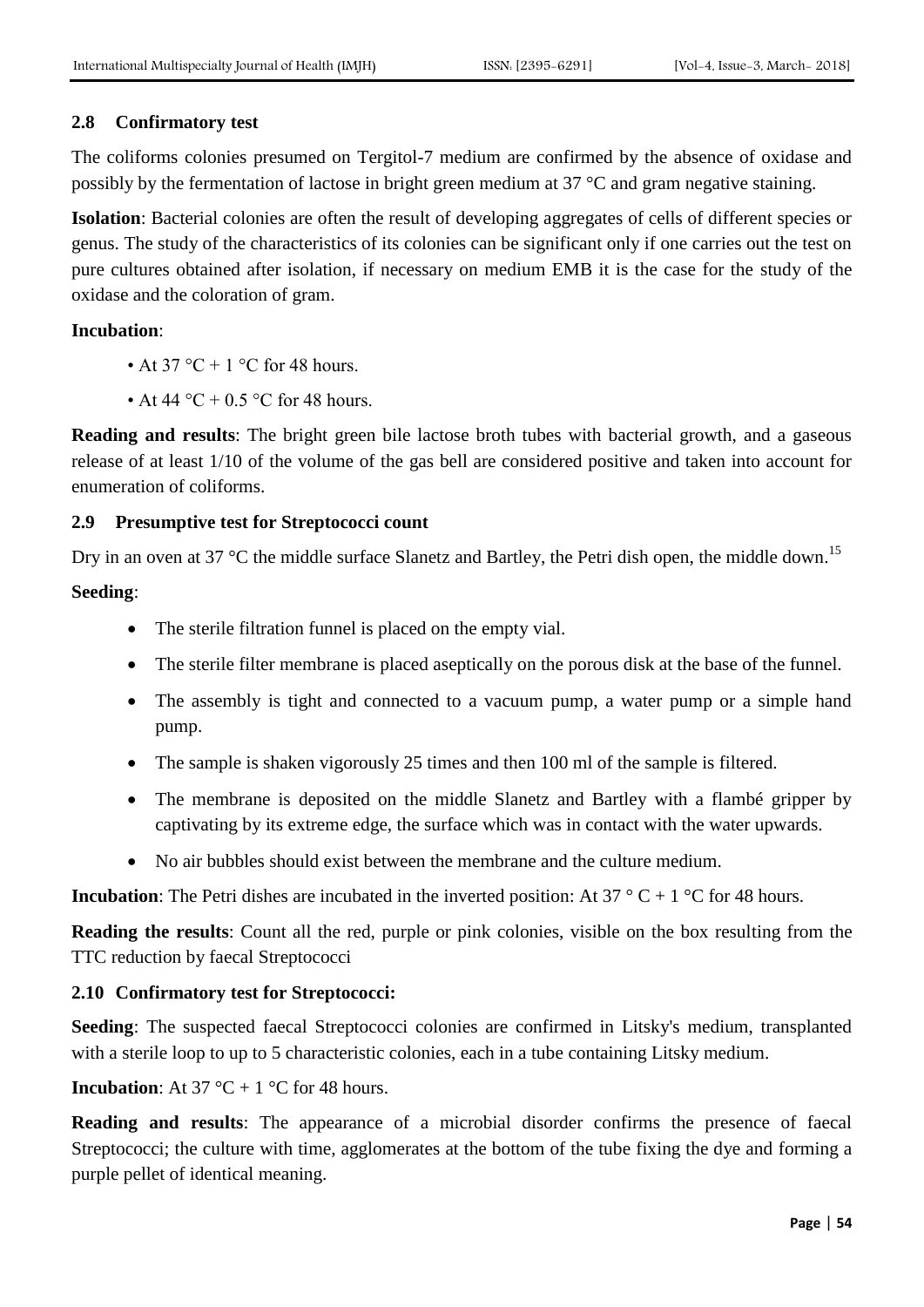#### **2.11 Optional** *Aerobic and Anaerobic Germs (Total Germs):*

The water is inoculated by incorporation in a strictly defined and nonselective medium. The method used is called incorporation, it consists of inoculating two series of Petri dishes (the volume of the sample to be analyzed is poured before the flow of the culture medium).

#### **Seeding:**

- 2 sets of 2 Petri dishes with a diameter of 100 mm per sample are prepared.
- Inoculated with 1ml of the sample to be analyzed in each box.
- The agar must be poured within 5 minutes after the preparation of the water to be analyzed in the Petri dishes.
- The contents of the boxes are gently stirred by a circular motion and a rocking motion to ensure a homogeneous mixture.
- Cool on a perfectly horizontal and cold surface.

**Incubation:** The reading is made after 48 hours of incubation at 37 °C or after 72 hours of incubation at 22 °C. This method, however, causes a thermal shock to the microorganisms at the time of incorporation of the agar undercooled (at  $45^{\circ}$ C).

**Reading and results:** The reading is done on the boxes containing:

- 30 colonies at least if possible.
- 300 colonies at most.

#### **Expression of results:**

- Enumeration at 37 °C after 48 hours of the number of colonies / mL
- Enumeration at 22  $\degree$ C after 72 hours of the number of colonies / mL

UFC/100mL = 
$$
\frac{A}{B}
$$
 x100

CFU: Unit Forming a Colony

A: total number of coliform colonies, counted on all membranes.

B: the sum of the quantities of filtered water expressed in mL

### **III. RESULTS**

Total 32 borehole well water sample were examined in this study. It was found that out of 32 water sample 3 (9.38%) were completely safe other wise 29 (89.62%) sample were having any type of bacterial contamination. (Figure 2)

Out of these 32 water sampled, 12 were processed further to identified bacteria at  $37^0C$  and  $22^0C$ . It was found that on  $37^0C$  and  $22^0C$ , 58% and 67% respectively of well water sample was found to have contamination. (Figure  $3 \& 4$ ).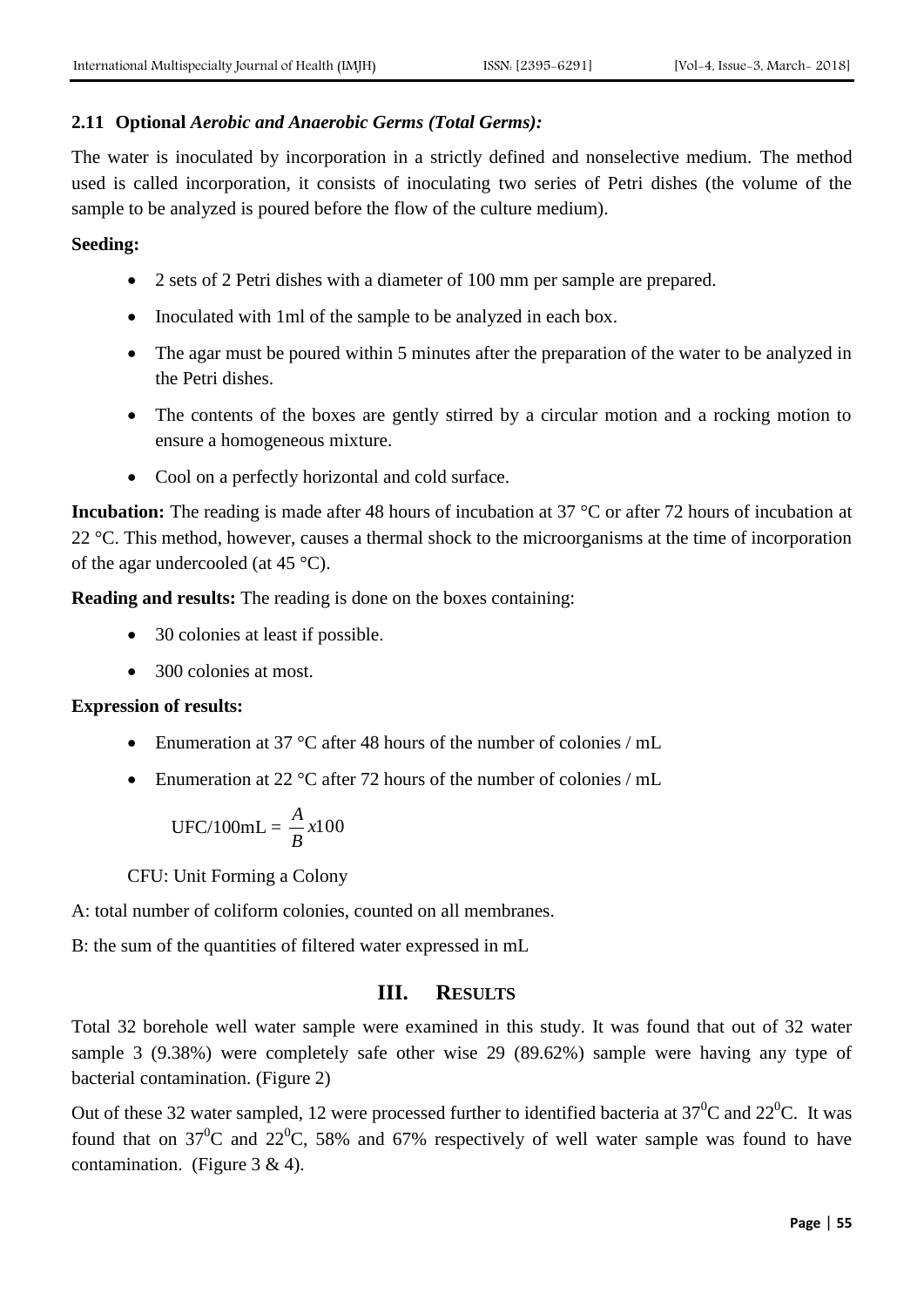

**Table 1 Bacteriological examination of RAK drilling (Year 2011)**

| <b>S. No.</b> | <b>Type of Bacteria</b>              | <b>Contaminated Wells</b> |               | <b>Uncontaminated Wells</b> |               |
|---------------|--------------------------------------|---------------------------|---------------|-----------------------------|---------------|
|               |                                      | No.                       | $\frac{0}{0}$ | No.                         | $\frac{1}{2}$ |
|               | Total Germs at $22^{\circ}$ C (N=12) | 8                         | 66.67         |                             | 33.33         |
|               | Total Germs at $37^{\circ}$ C (N=12) |                           | 58.33         |                             | 41.67         |
| 3             | Total Coliforms $(N=32)$             | $\Omega$                  | 0             | 32                          | 100           |
| 4             | Feacal Coliforms (N=32)              | $\Omega$                  | $\Omega$      | 32                          | 100           |
|               | Faecal Streptococci at 37°C (N=32)   | $\Omega$                  |               | 32                          | 100           |

On further examination it was found that there is a complete absence of faecal Coliforms & streptococci in studies sample of ONEP borehole water in year 2010. But in year 2011, although Coliforms & streptococci were not present but other germs were there at 22 °C and 37 °C. There were 1 to 13 germs / mL were found in 8 of 12 (42%) wells and 7 of 12 (33%) in the ARK (Table 2 & 3).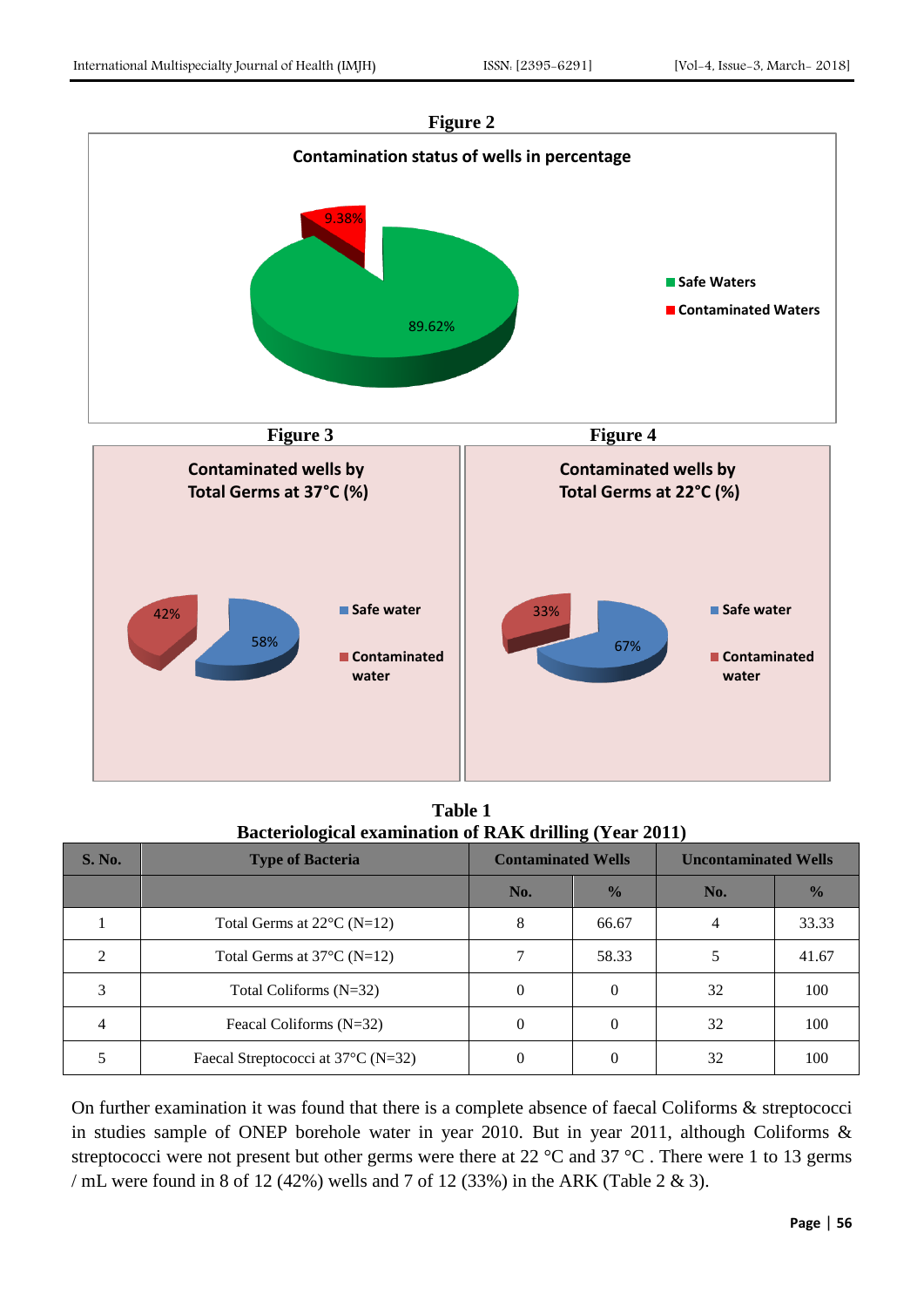| Dacteriorogical cadimination of IVIII urbinig (Teat 2011) |                                     |           |  |  |      |  |  |  |
|-----------------------------------------------------------|-------------------------------------|-----------|--|--|------|--|--|--|
| <b>S. No.</b>                                             | <b>Type of Bacteria</b>             | Unit      |  |  | F 13 |  |  |  |
|                                                           | <b>Total Coliforms</b>              | UFC/100ml |  |  |      |  |  |  |
|                                                           | <b>Faecal Coliforms</b>             | UFC/100ml |  |  |      |  |  |  |
|                                                           | Total Germs at 22 <sup>o</sup> C    | UFC/1ml   |  |  |      |  |  |  |
|                                                           | Total Germs at 37°C                 | UFC/1ml   |  |  |      |  |  |  |
|                                                           | <b>Faecal Streptococci at 37 °C</b> | UFC/100ml |  |  |      |  |  |  |
|                                                           |                                     |           |  |  |      |  |  |  |

**Table 2 Bacteriological examination of RAK drilling (Year 2011)**

| Table 3                                                        |  |
|----------------------------------------------------------------|--|
| <b>Bacteriological examination of RAK drilling (Year 2013)</b> |  |

|        | -                                   |           | $\sim$ |  |  |
|--------|-------------------------------------|-----------|--------|--|--|
| S. No. | <b>Type of Bacteria</b>             | Unit      |        |  |  |
|        | <b>Total Coliforms</b>              | UFC/100ml |        |  |  |
|        | <b>Faecal Coliforms</b>             | UFC/100ml |        |  |  |
|        | Total Germs at 22°C                 | UFC/1ml   |        |  |  |
|        | Total Germs at 37°C                 | UFC/1ml   |        |  |  |
|        | <b>Faecal Streptococci at 37 °C</b> | UFC/100ml |        |  |  |

#### **IV. DISCUSSION**

The evaluation of the bacteriological quality of the water from the boreholes made on the Maâmora aquifer is based on the search for control bacteria for faecal contaminations (sanitary effect) and bacteria indicative of the deterioration of the quality of the water at the sources. The study is based on the examination of 32 analyzes on 16 wells selected from the set of wells that have been monitored for bacteriological.

In this study, there was a absence of total coliforms from the water from the boreholes carried out by ONEP and RAK. This result is in line with Moroccan and WHO standards<sup>14</sup> (0 bacteria/100ml) for the quality of human drinking water. Likewise total coliform, there was a complete absence of faecal Streptococci from the water from the boreholes. This result is in line with Moroccan and WHO standards (0 bacteria / 100mL) for the quality of human food water. (Table 4  $\&$  5)

Regarding the results of analyzes of the total germs at 22  $^{\circ}$ C and 37  $^{\circ}$ C we find that there is compliance with Moroccan standards (<20 germs / 1 mL or <100 germs / 1mL) because the maximum value of 20 germs / mL (or 100germs / mL) was not found in any of the 32 analyzes. But values of 1 to 13 germs / mL were found in 42% and 33% of samples in the ARK. In general, the counts obtained do not exceed the Moroccan standards of the quality of the human food water (100 germs / 1mL) and a treatment with chlorine is essential to make the water conform. In conclusion, the results of bacteriological analyzes comply with Moroccan standards of the quality of human food water, so it is deduced that the water of the boreholes studied has a very good bacteriological quality. (Table  $4 \& 5$ )

| S. No.         | <b>Type of Bacteria</b>                  | <b>VMA: Maximal Admitted Value</b> |
|----------------|------------------------------------------|------------------------------------|
|                | Total Germs at $22^{\circ}$ C            | 100 bacteria/1 mL                  |
| $\mathcal{D}$  | Total Germs at $37^{\circ}$ C            | 20 bacteria/1 mL                   |
| $\mathbf{z}$   | <b>Total Coliforms</b>                   | 0 bacteria/100 mL                  |
| $\overline{4}$ | <b>Feacal Coliforms</b>                  | 0 bacteria/100 mL                  |
|                | Faecal Streptococci at 37 <sup>o</sup> C | 0 bacteria/100 mL                  |

**Table 4 Moroccan Standard for Bacteriological parameters with sanitary effect**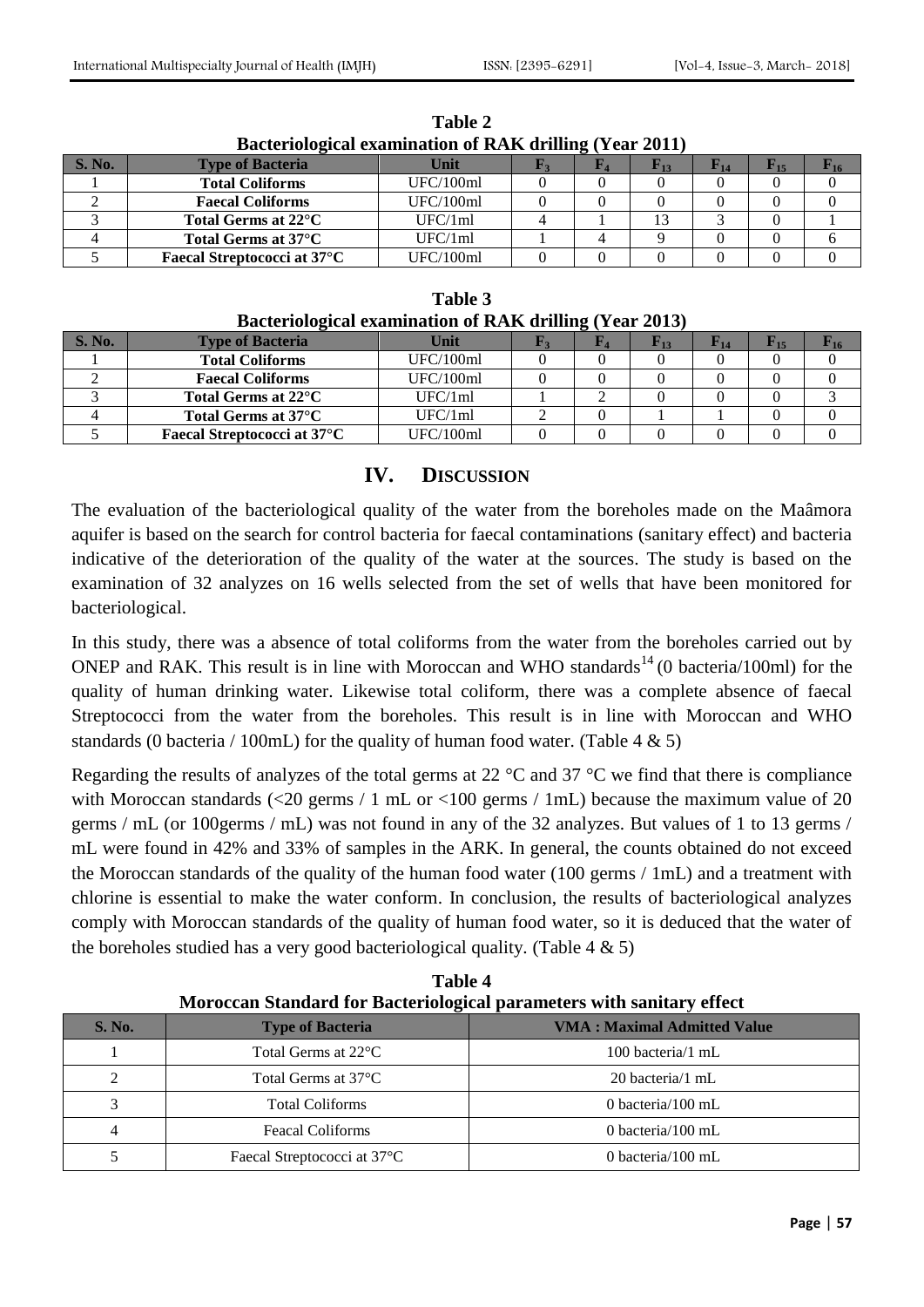| Dacterfological examination of RAR urbining (Teat 2011) |                                          |                      |                                         |  |  |
|---------------------------------------------------------|------------------------------------------|----------------------|-----------------------------------------|--|--|
| <b>S. No.</b>                                           | <b>Type of Bacteria</b>                  | <b>Norms</b>         | <b>Percentage of wells Contaminated</b> |  |  |
|                                                         | Total Germs at 22 <sup>°</sup> C         | 100 bacteria/1 mL    | 66.67                                   |  |  |
|                                                         | Total Germs at $37^{\circ}$ C            | 20 bacteria/1 mL     | 58.33                                   |  |  |
|                                                         | <b>Total Coliforms</b>                   | 0 bacteria/100 mL    |                                         |  |  |
|                                                         | <b>Feacal Coliforms</b>                  | 0 bacteria/ $100$ mL |                                         |  |  |
|                                                         | Faecal Streptococci at 37 <sup>°</sup> C | 0 bacteria/100 mL    |                                         |  |  |

**Table 5 Bacteriological examination of RAK drilling (Year 2011)**

#### **V. CONCLUSION**

According to the WHO and others authors, about 30000 people a day, about 10 million a year, die because of inadequate or poor water supply and deplorable hygiene conditions.<sup>16-19</sup> A bacteriological examination can only be validly interpreted if it is carried out on a sample taken correctly, in a vial present during the sampling. The sample should be stored in a cooler from 0 °C to 4 °C. The analysis must be carried out as soon as possible after sampling within a period not exceeding 24 hours, otherwise the sample must be fixed at the time of sampling by adding exactly 2 ml of a mercuric solution (HgCl<sub>2</sub>) at 20g / L one litter of sample. TC and FC, FS are counted using the filter membrane method. The result of the bacteriological analyzes reveals the contamination of the raw water resulting from the Drilling carried out by the RAK by two types of bacteria: Total sprouts at 37 °C and Total germs at 22 °C. While the results found in treated water showed a complete abatement of the bacterial population at the level of ONEP boreholes. The present study revealed a high risk of contamination of unprotected wells up to 67%, contamination of water from open wells in contact with wind and other bacterial sources. There is an urgent need to ensure good closure and well sealing of wells to prevent the release of waste or the fall of animals or contamination by raw sewage from septic tanks. The present study should be supplemented by the search for other pathogenic bacteria<sup>20-22</sup> such as Staphylococci, Salmonellae, Vibrio and Chlostridium.

#### **ACKNOWLEDGMENT**

The authors acknowledge the ONEP and RAK of Kenitra who allowed this bacteriological monitoring.

#### **CONFLICT OF INTEREST**

None declared till now.

#### **REFERENCES**

- [1] C. Barthe, J. PERRON et J.M.R. PERRON "Guide d"interprétation des paramètres microbiologiques d"intérêt dans le domaine de l"eau potable" document de travail (version préliminaire) ministère de l"environnement du Québec, (1998) 155p +annexes.
- [2] S.C. Edberg, E.W. Rice, R.J. Karlin, et M.J. Allen ""Escherichia coli: the best biological drinking water indicator for public health protection". Journal of Applied Microbiology, 2000, 88, pp:1065-1165.
- [3] G. Bitton, "Wastewater Microbiology". John Wiley & Sons, 1999, 578 p.
- [4] R.N. McNeely, V.P. Neimanis, et L. Dwyer ""Références sur la qualité des eaux. Guide des paramètres de la qualité des eaux. Direction de la qualité des eaux, direction générale des eaux intérieures"" Environnement Canada, Ottawa, 1979.
- [5] OMS, "guidelines for drinking-water quality", second edition, ISBN 92 4 154535 6, Geneva, 2002.
- [6] WHO (eds), World Health Organization, ""Guideline for Drinking Water Quality, Health Criteria and Other Supporting Information",  $2<sup>nd</sup>$  Edition, Vol.2, Geneva, 2004, pp:940-949.
- [7] O.N.E.P. ""Contrôle de la pollution des eaux déstinées à l"alimentation en eau potable"", Rapport, 1998.
- [8] AWWA, ""Water quality and treatment. American Water Works Association"", 4e édition, 1990, 1194 p.